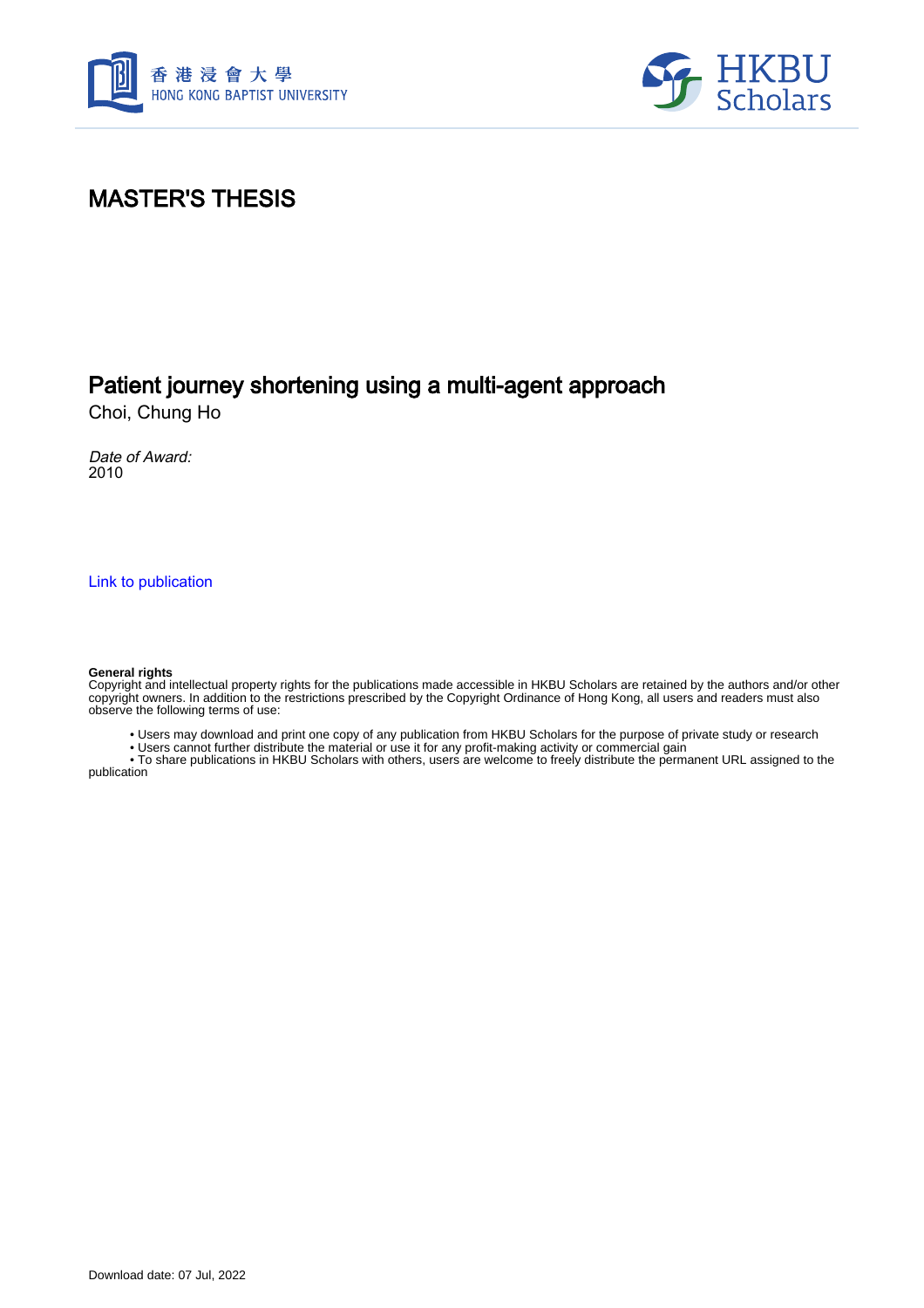# Patient Journey Shortening using a Multi-agent Approach

#### CHOI Chung Ho

A thesis submitted in partial fulfillment of the requirements for the degree of Master of Philosophy

Principal Supervisor: Dr. William K. CHEUNG

Hong Kong Baptist University

December 2010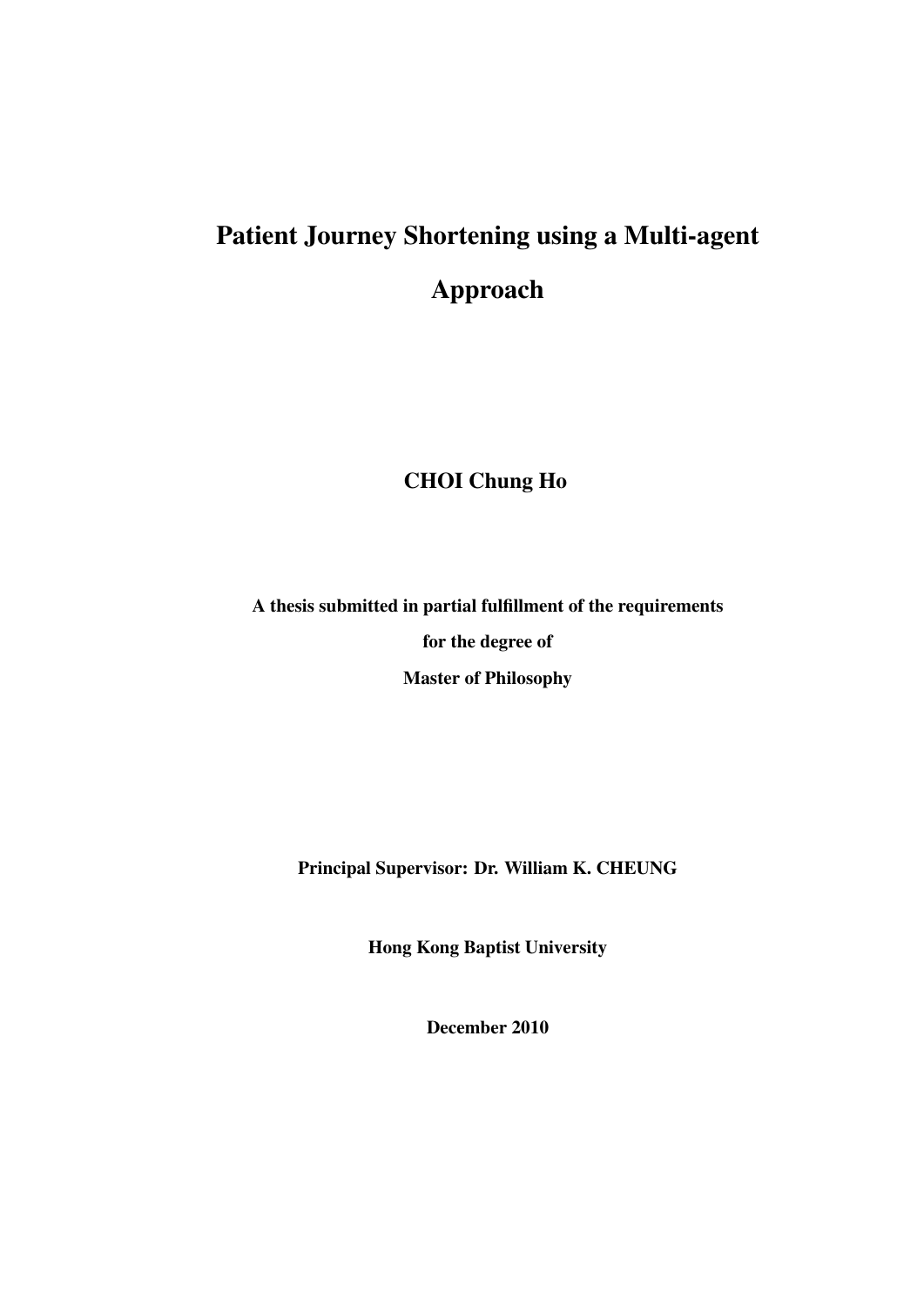## Abstract

Shortening the treatment journey for patients suffering from diseases like cancer is challenging for healthcare providers. The underlying difficulty lies in the fact that each treatment journey involves different healthcare units possibly in different hospitals and the shortening is hard to be achieved without careful coordination among them.

In this thesis, we first investigate how patient scheduling can be improved to better utilize existing healthcare resources for patient journey shortening. As healthcare resources are geographically distributed and the patient demand is dynamic over a year, many existing centralized scheduling methods become inapplicable. With the assumption that healthcare resources can be mobilized between different healthcare units, a multi-agent based bidding approach is proposed for addressing the patient journey shortening problem. In particular, the approach allows patients to swap their timeslots with others via a bidding protocol. With reference to a dataset containing 9340 cancer patient journeys (which is provided by the Hospital Authority in Hong Kong), simulation models were designed for carrying out related what-if analysis. According to the simulation results, the proposed multi-agent scheduling framework can shorten patient journey as far as resource mobilization is allowed.

Another obvious alternative to shorten patient journey is to inject additional resources. The challenge is how to best allocate the resources for more effective patient journey shortening. In the second part of the thesis, we propose a 3-level bidding mechanism for dynamically allocating the resources. In particular, we designed several variants of the bid formulation so as to reflect the demand on additional resources, and proposed different strategies for distributing the resources over a year. In addi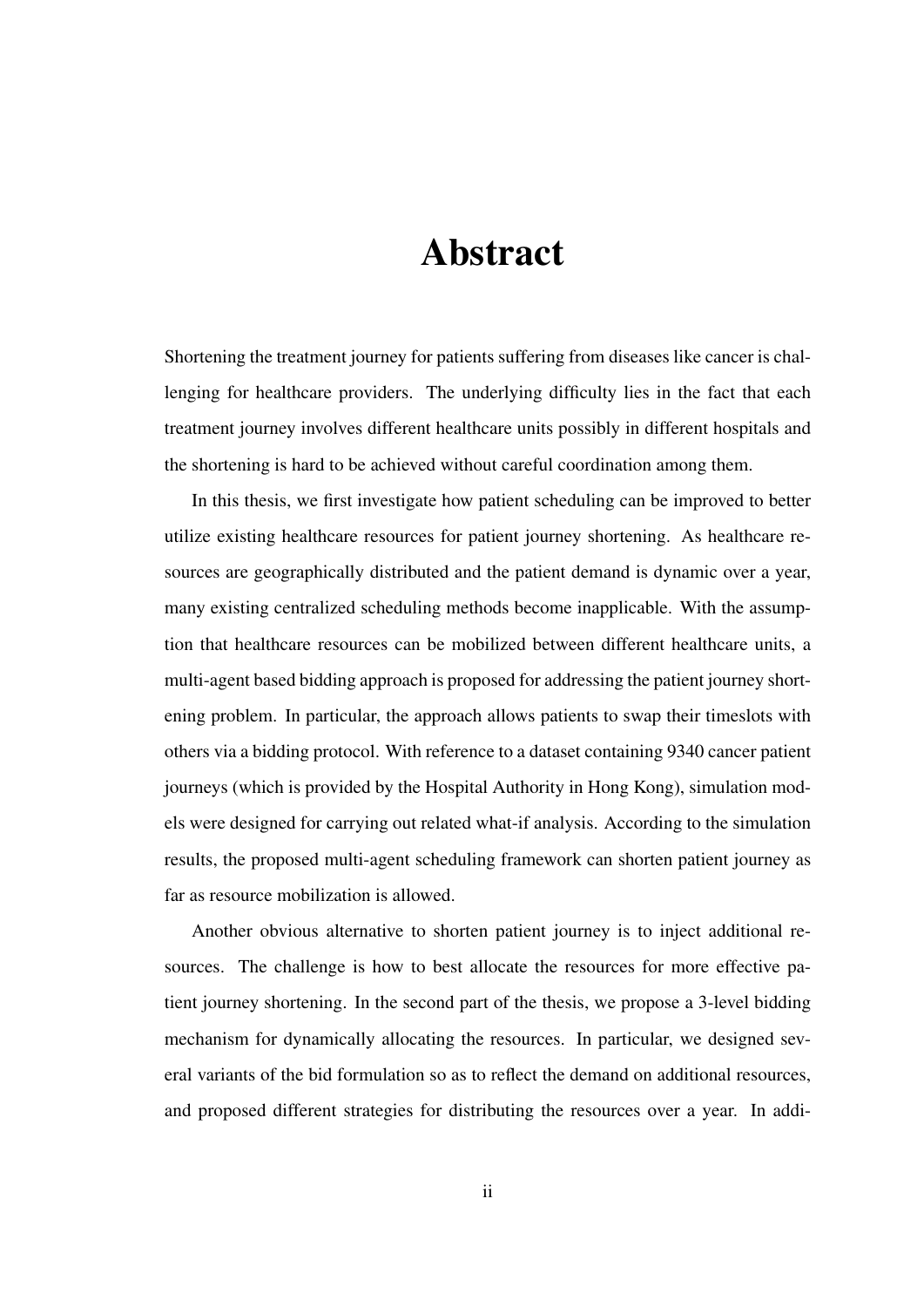tion, we modified the dynamic allocation scheme to a progressive one for estimating the optimal solution if the resources can only be allocated at the beginning of the budget period instead of being dynamically allocated over the year. The effectiveness of the proposed framework has been demonstrated based on the simulation model derived from the dataset provided by the Hospital Authority in Hong Kong.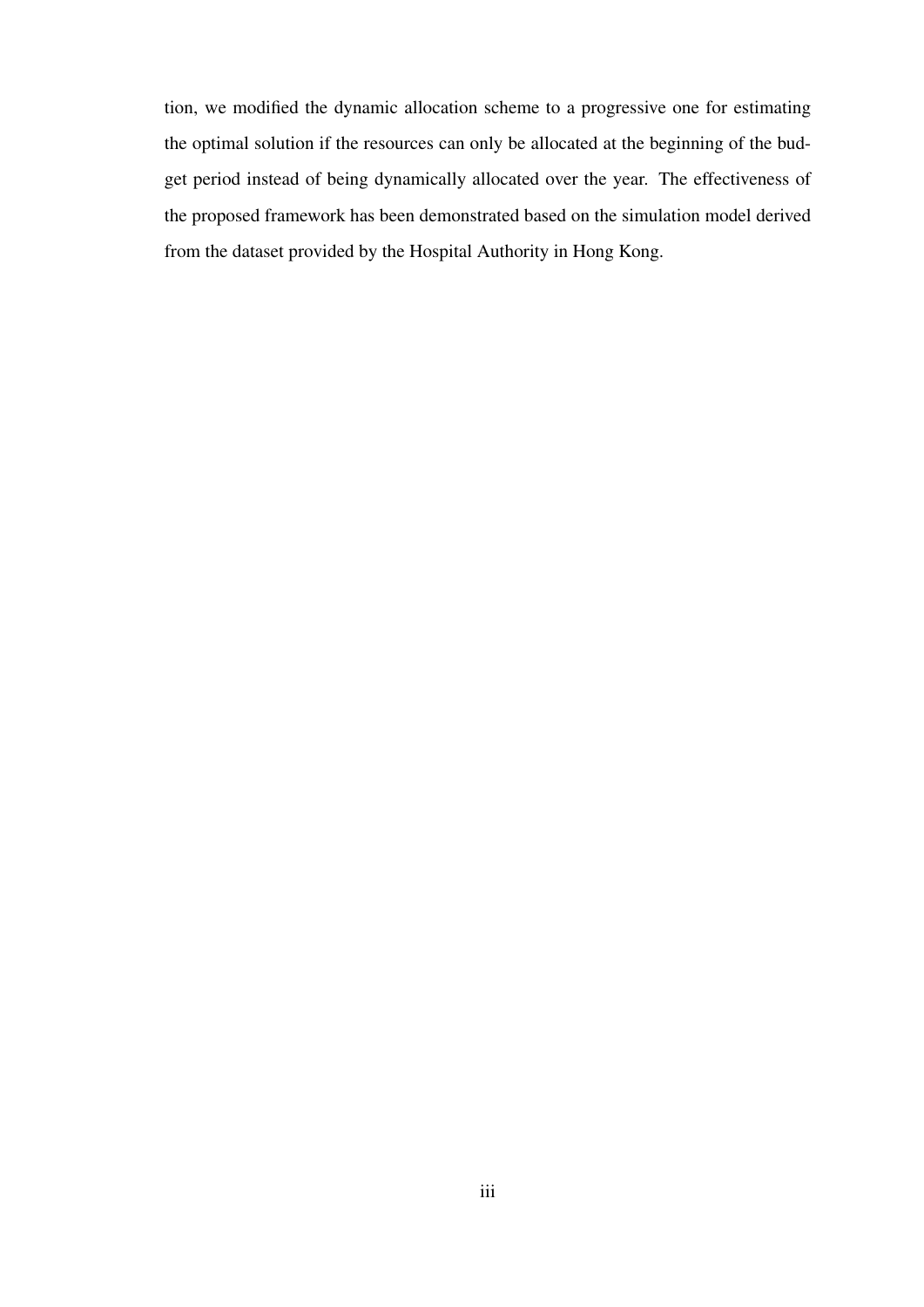# Table of Contents

| <b>Declaration</b>       |       |                                                  |                |  |  |
|--------------------------|-------|--------------------------------------------------|----------------|--|--|
| <b>Abstract</b>          |       |                                                  | ii             |  |  |
| <b>Acknowledgements</b>  |       |                                                  |                |  |  |
| <b>Table of Contents</b> |       |                                                  | V              |  |  |
| <b>List of Figures</b>   |       |                                                  | ix             |  |  |
| <b>List of Tables</b>    |       |                                                  | xiii           |  |  |
| <b>Chapter 1</b>         |       | <b>Introduction</b>                              | $\mathbf{1}$   |  |  |
| 1.1                      |       |                                                  | $\overline{2}$ |  |  |
|                          | 1.1.1 |                                                  | 3              |  |  |
|                          | 1.1.2 |                                                  | $\overline{4}$ |  |  |
|                          | 1.1.3 | Consequences of having delays in patient journey | $\overline{4}$ |  |  |
|                          | 1.1.4 | Reducing delays in patient journey               | 5              |  |  |
| 1.2                      |       |                                                  | 6              |  |  |
|                          | 1.2.1 |                                                  | 6              |  |  |
|                          | 1.2.2 | Patient journey-oriented scheduling              | 6              |  |  |
|                          | 1.2.3 | Some other issues of hospital scheduling         | $\overline{7}$ |  |  |
| 1.3                      |       |                                                  |                |  |  |
| 1.4                      |       |                                                  |                |  |  |
| 1.5                      |       |                                                  |                |  |  |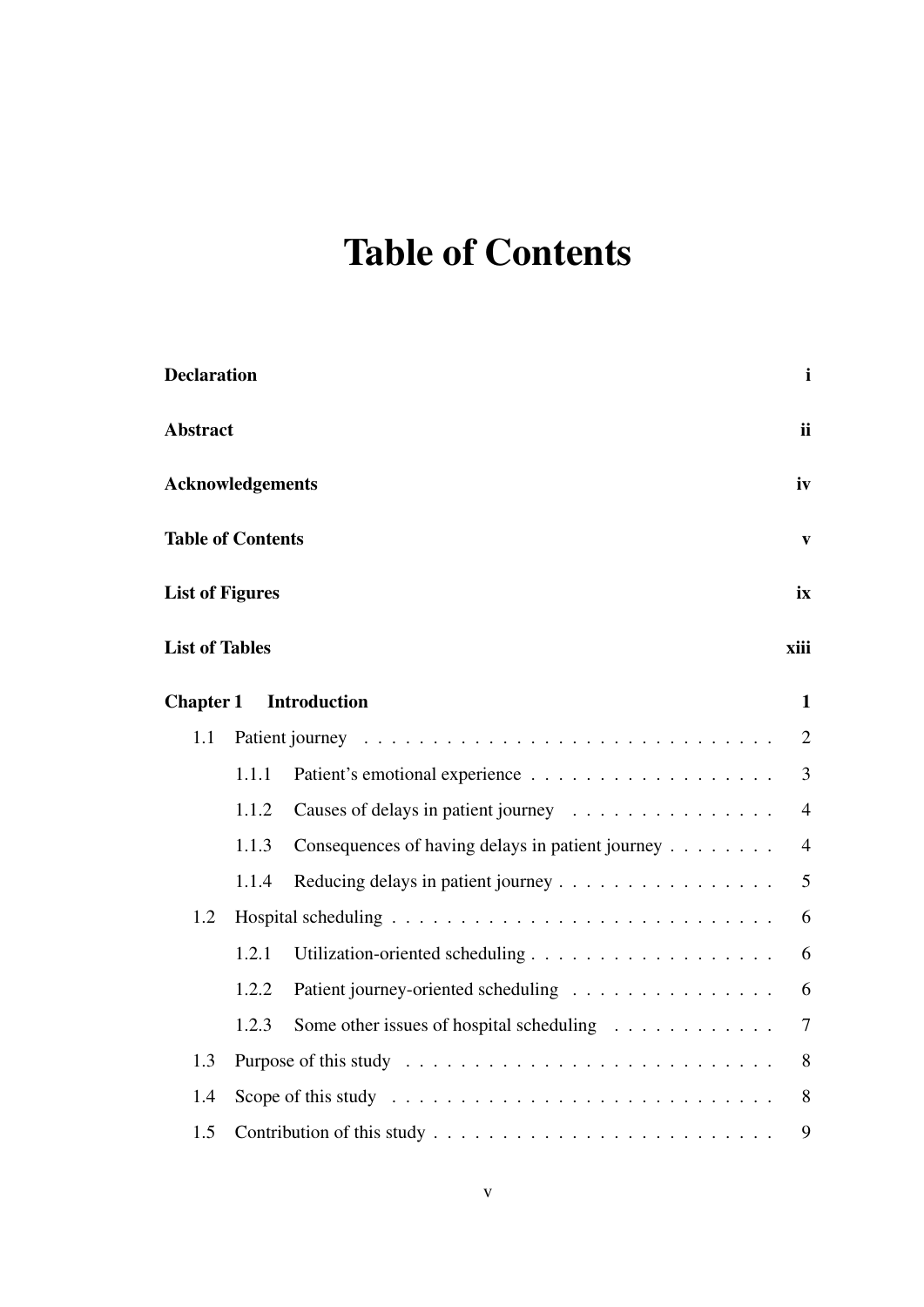| 1.6              | Thesis organization $\ldots \ldots \ldots \ldots \ldots \ldots \ldots \ldots \ldots$ | 9        |  |  |  |
|------------------|--------------------------------------------------------------------------------------|----------|--|--|--|
| <b>Chapter 2</b> | <b>Background</b>                                                                    | 10       |  |  |  |
| 2.1              |                                                                                      |          |  |  |  |
| 2.2              |                                                                                      | 12       |  |  |  |
| 2.3              |                                                                                      |          |  |  |  |
|                  | The need for a coordination mechanism $\ldots \ldots \ldots \ldots$<br>2.3.1         | 14       |  |  |  |
|                  | Common coordination mechanisms<br>2.3.2                                              | 15       |  |  |  |
| 2.4              |                                                                                      | 16       |  |  |  |
| 2.5              | Patient scheduling by using a multi-agent approach                                   | 17       |  |  |  |
|                  | 2.5.1                                                                                | 17       |  |  |  |
|                  | 2.5.2                                                                                | 19       |  |  |  |
|                  | Coordination between patient agents and resource agents<br>2.5.3                     | 20       |  |  |  |
| 2.6              | Problem formulation - Treatments for cancer patients in Hong Kong                    | 20       |  |  |  |
| <b>Chapter 3</b> | Proposed multi-agent framework for patient scheduling                                | 24       |  |  |  |
| 3.1              |                                                                                      | 26       |  |  |  |
| 3.2              | 26                                                                                   |          |  |  |  |
| 3.3              | 26                                                                                   |          |  |  |  |
| 3.4              | 28                                                                                   |          |  |  |  |
| 3.5              |                                                                                      |          |  |  |  |
|                  | 3.5.1                                                                                | 31<br>31 |  |  |  |
|                  | 3.5.2                                                                                | 33       |  |  |  |
|                  | 3.5.3                                                                                | 45       |  |  |  |
| 3.6              |                                                                                      | 47       |  |  |  |
| 3.7              |                                                                                      | 48       |  |  |  |
|                  |                                                                                      |          |  |  |  |
| <b>Chapter 4</b> | <b>Resource allocation for patient journey shortening</b>                            | 49       |  |  |  |
| 4.1              |                                                                                      |          |  |  |  |
| 4.2              | A 3-level bidding mechanism for dynamic resource allocation                          | 52       |  |  |  |
|                  | 4.2.1                                                                                |          |  |  |  |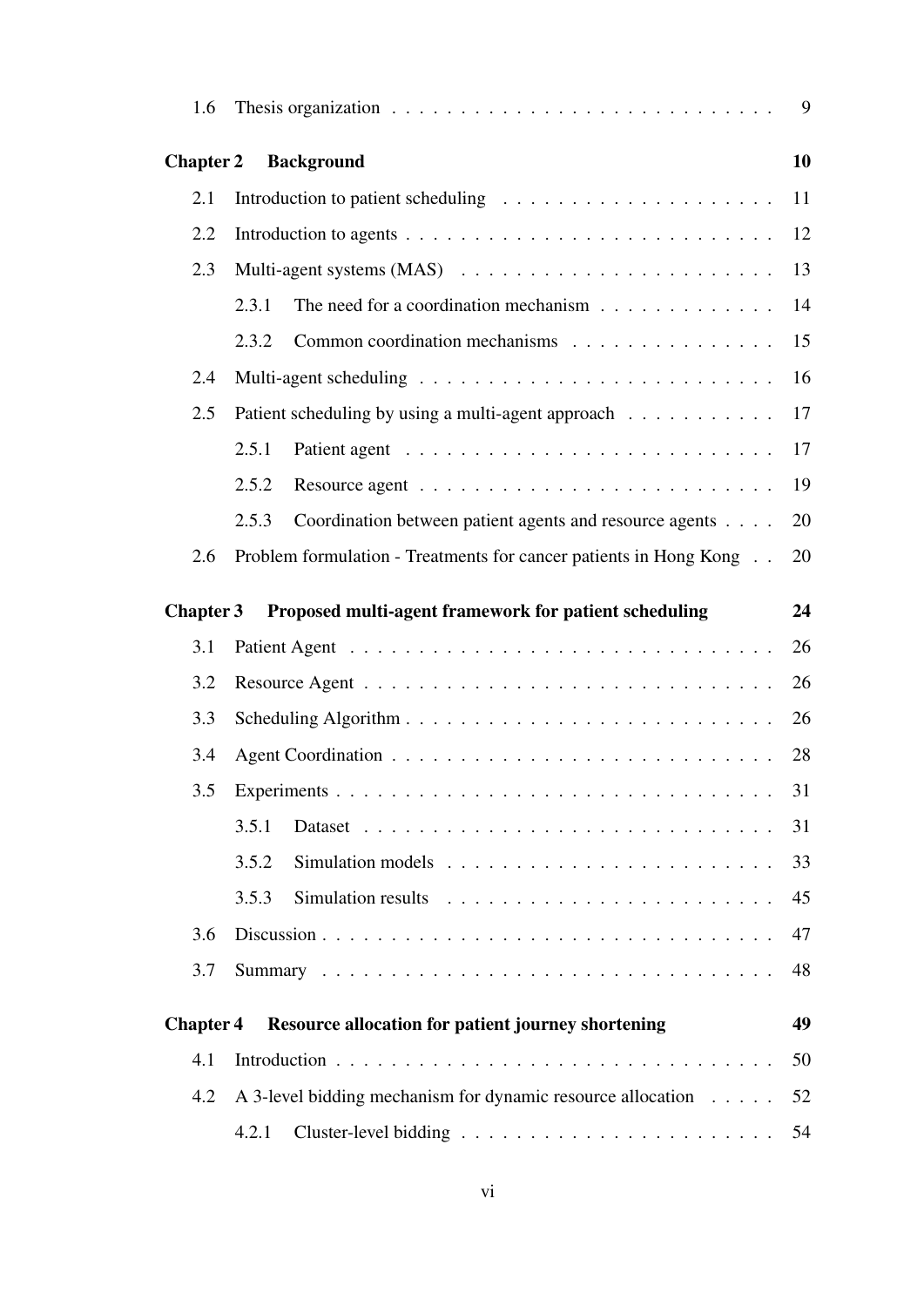|           | 4.2.2 | Unit-level bidding $\ldots \ldots \ldots \ldots \ldots \ldots \ldots \ldots$  | 55 |
|-----------|-------|-------------------------------------------------------------------------------|----|
|           | 4.2.3 |                                                                               | 57 |
|           | 4.2.4 | Formulating the bid value for patient journey shortening                      | 57 |
| 4.3       |       | Some variations of the proposed underlying principle $\dots \dots \dots$      | 59 |
|           | 4.3.1 | Varying the formulation of the bid value $\ldots \ldots \ldots \ldots$        | 59 |
|           | 4.3.2 | Bid formulations with adaptive cost-awareness                                 | 60 |
|           | 4.3.3 | Varying the strategies of distributing the budget over a year                 | 61 |
| 4.4       |       | Scenario in which the medical resources cannot be distributed dynamically 63  |    |
| 4.5       |       |                                                                               | 64 |
|           | 4.5.1 | Evaluating the effectiveness of different floating periods for the            |    |
|           |       |                                                                               | 64 |
|           | 4.5.2 | Evaluating the effectiveness of demand-driven allocation                      | 68 |
|           | 4.5.3 | Evaluating the performance of shortening patient journey with                 |    |
|           |       |                                                                               | 71 |
|           | 4.5.4 | Evaluating the effectiveness of incorporating cost-awareness into             |    |
|           |       | the bid formulation $\ldots \ldots \ldots \ldots \ldots \ldots \ldots \ldots$ | 73 |
|           | 4.5.5 | Evaluating the performance of shortening patient journey with                 |    |
|           |       | different strategies of distributing the yearly budget $\dots$                | 75 |
|           | 4.5.6 | Evaluating the performance of max-min fair allocation with dif-               |    |
|           |       | ferent initial allocation strategies 81                                       |    |
|           | 4.5.7 | Evaluating the performance of a progressive allocation strategy               |    |
|           |       | for scenarios in which medical resources cannot be dynamically                |    |
|           |       |                                                                               | 83 |
| 4.6       |       |                                                                               | 87 |
| Chapter 5 |       | <b>Conclusions and future works</b>                                           | 88 |
| 5.1       |       |                                                                               | 89 |
|           | 5.1.1 | A multi-agent, timeslot-swapping framework for patient                        |    |
|           |       |                                                                               | 89 |